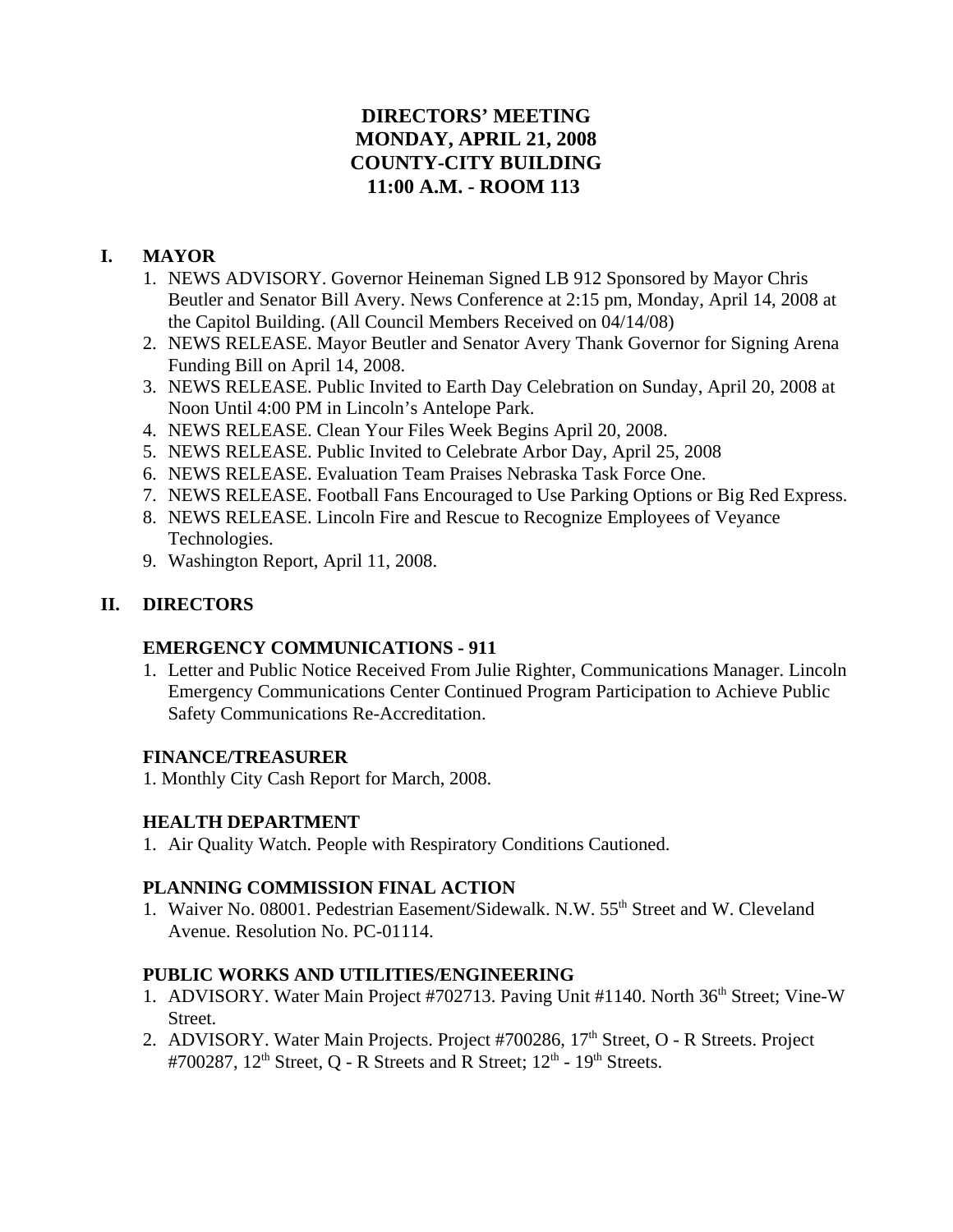# **PUBLIC WORKS/WATERSHED MANAGEMENT**

- 1. Memo from Nicole Tooze on Newsletter Article Regarding Pervious Concrete Project at  $27<sup>th</sup>$  and F Streets.
	- (a) Newsletter Article on Stephens & Smith Construction Company Being NRMCA Pervious Concrete Contractor Certified.

# **WEED CONTROL**

- 1. Memo from Russ Shultz, Weed Control Supervisor, on Proposed Height Change to the Weed Abatement Ordinance. (Emailed to Council Members on 04/16/08)
	- (a) Weed Height Change Information Sheet.

# **III. CITY CLERK**

# **IV. COUNCIL REQUESTS/CORRESPONDENCE**

# **V. MISCELLANEOUS**

- 1. Email from Bob Bonk Regarding Possibly Using Different Vehicles for Buses, Saving Fuel and Helping to Eliminate Pollution.
- 2. Letter Received from Graylin Gray Regarding His Tort Claim Against the City of Lincoln. (This Letter Distributed to All Council Members on 04/14/08 Before Formal Meeting)
- 3. Letter from LIBA (Lincoln Independent Business Association), Lincoln Chamber of Commerce, and Home Builders Association of Lincoln Supporting Ordinance to Amend Chapter 2.54 of the Lincoln Municipal Code. (This Letter Distributed to Council Members Through Packet Delivery)
- 4. Email from Sackschewsky. Thanks for Voting Down Zoning Change for Kabredlo's at  $48<sup>th</sup>$ and Meredeth.
- 5. Email from Doug Krogman. Thank You for Vote on  $48<sup>th</sup>$  and Meredith Re-zoning issue.

# **VI. ADJOURNMENT**

W:\FILES\CITYCOUN\WP\da042108.wpd.mmm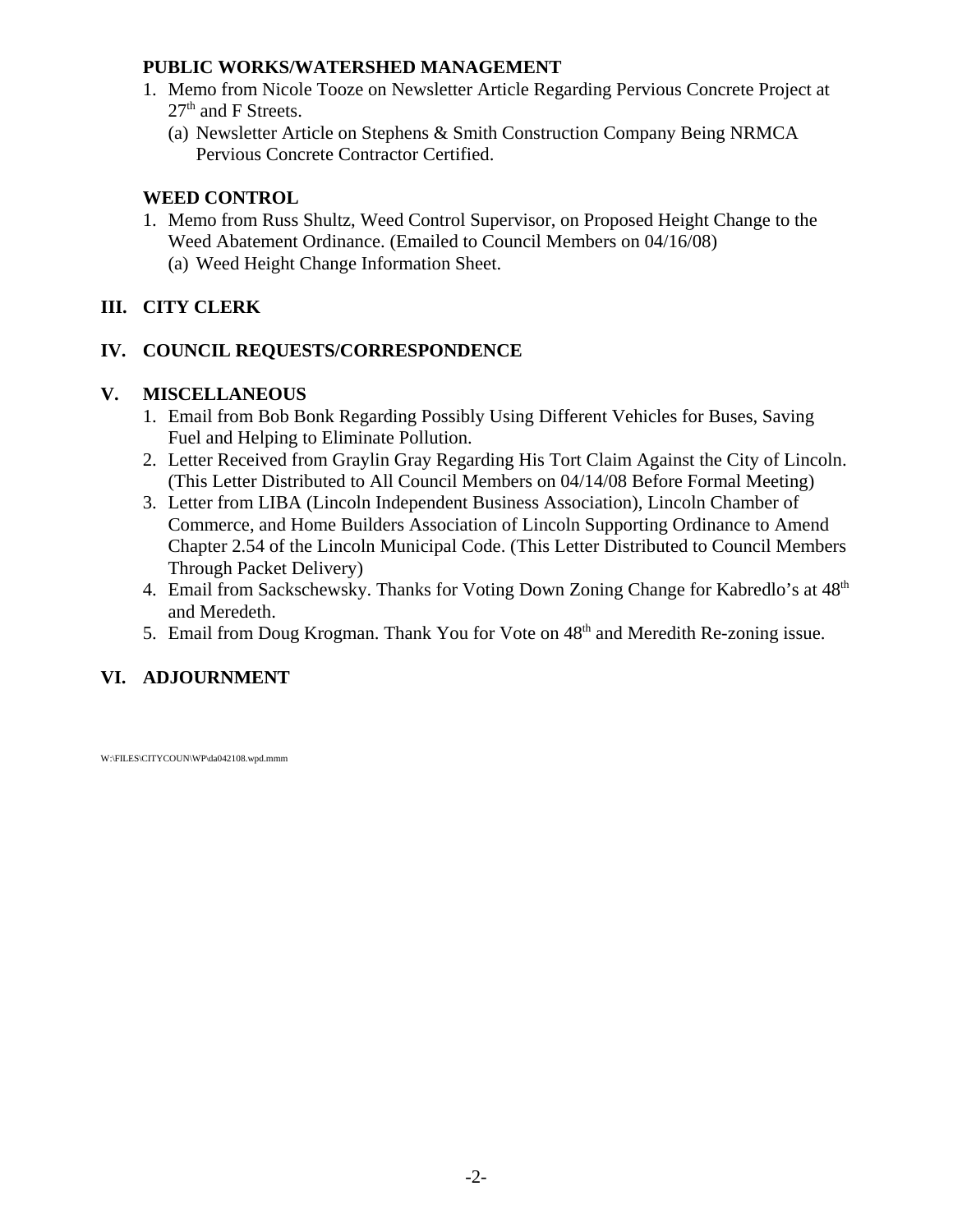# **DIRECTORS' MEETING MINUTES MONDAY, APRIL 21, 2008 11:00 a.m. COUNTY/CITY BUILDING CONFERENCE ROOM 113**

**Council Members Present:** Dan Marvin, Chair; Robin Eschliman, Vice-Chair; John Spatz, Doug Emery, Jonathan Cook, Ken Svoboda, Jon Camp

**Others Present:** Mayor Chris Beutler, Rick Hoppe, Trish Owen, Denise Pearce, Lin Quenzer, Mayor's Office; City Clerk Joan Ross; John Hendry, City Attorney; Directors and Department Heads; and Tammy Grammer, City Council Staff.

Meeting convened at 11:04 a.m.

Location Announcement of the Nebraska Open Meetings Act: A Copy of the Nebraska Open Meetings Act is Located on the Wall at the Rear of this Room.

### **I. MAYOR** -

Mayor Chris Beutler had nothing to report. Don Herz (Finance Director) gave an update on what happens with their latest bond issue proposal.

- 1. NEWS ADVISORY RE: Governor Heineman Signed LB 912 Sponsored by Mayor Chris Beutler and Senator Bill Avery - News Conference at 2:15 p.m., 4/14/08 at the Capitol Building (Council Members received on 04/14/08). - NO COMMENTS
- 2. NEWS RELEASE RE: Mayor Beutler and Senator Avery Thank Governor for Signing Arena Funding Bill on April 14, 2008. - NO COMMENTS
- 3. NEWS RELEASE RE: Public Invited to Earth Day Celebration on 04/20/08 from Noon to 4:00 p.m. in Lincoln's Antelope Park. - NO COMMENTS
- 4. NEWS RELEASE RE: Clean Your Files Week Begins on 04/20/08. NO COMMENTS
- 5. NEWS RELEASE RE: Public Invited to Celebrate Arbor Day on 04/25/08. NO COMMENTS
- 6. NEWS RELEASE RE: Evaluation Team Praises Nebraska Task Force One. NO **COMMENTS**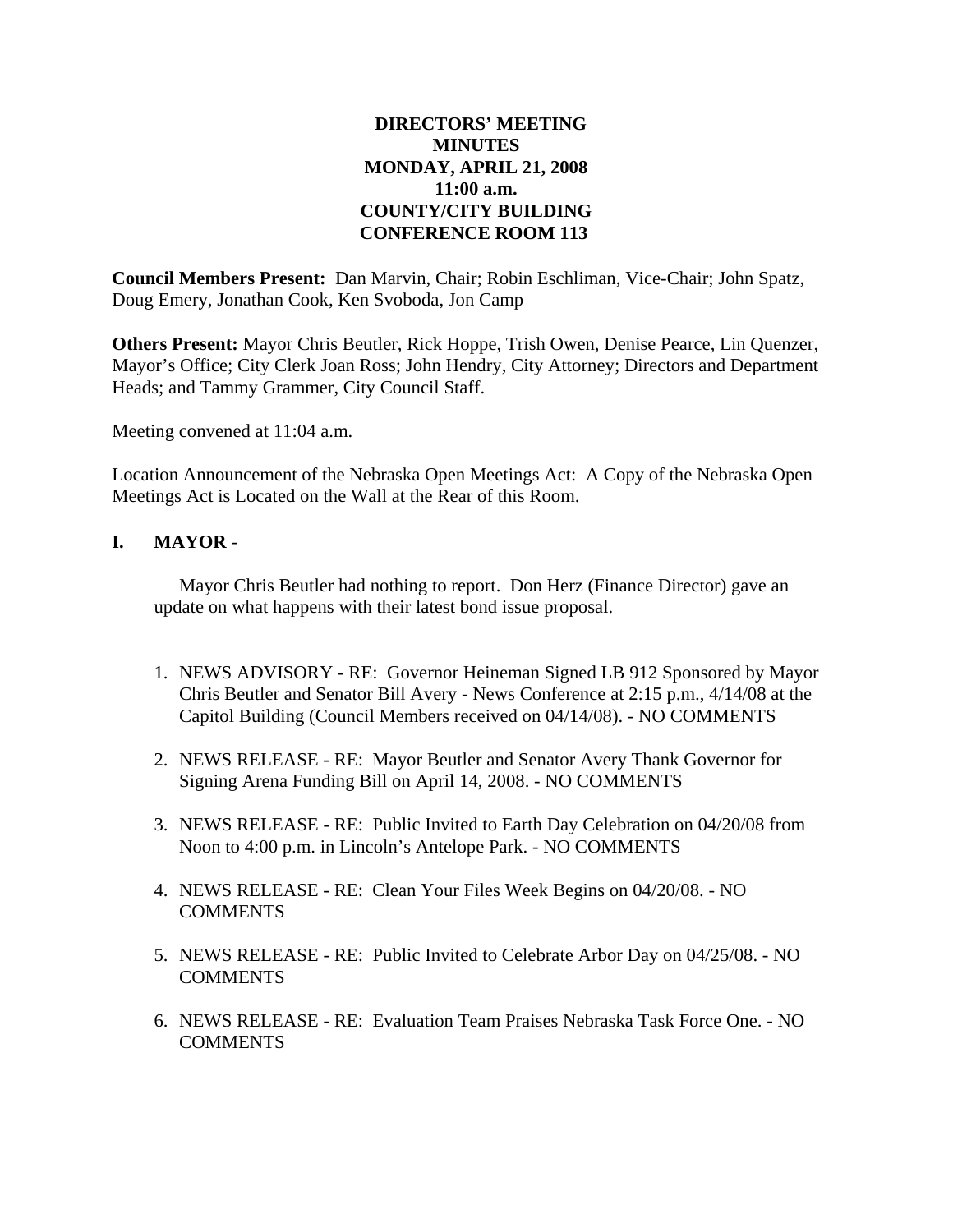- 7. NEWS RELEASE RE: Football Fans Encouraged to Use Parking Options or Big Red Express. - NO COMMENTS
- 8. NEWS RELEASE RE: Lincoln Fire & Rescue to Recognize Employees of Veyance Technologies. - NO COMMENTS
- 9. Washington Report, April 11, 2008. NO COMMENTS

### **II. DIRECTORS -**

#### **EMERGENCY COMMUNICATIONS/911** -

1. Letter & Public Notice from Julie Righter, Communications Manager - RE: Lincoln Emergency Communications Center Continued Program Participation to Achieve Public Safety Communications Re-Accreditation. - NO COMMENTS

#### **FINANCE/TREASURER -**

1. Monthly City Cash Report for March, 2008. - NO COMMENTS

### **HEALTH -**

1. Air Quality Watch - People with Respiratory Conditions Cautioned. - NO **COMMENTS** 

#### **PLANNING COMMISSION FINAL ACTION** -

1. Waiver #08001 - Pedestrian Easement/Sidewalk - N.W. 55<sup>th</sup> Street & W. Cleveland Avenue - Resolution No. PC-01114. - NO COMMENTS

#### **PUBLIC WORKS & UTILITIES/ENGINEERING -**

- 1. ADVISORY RE: Water Main Project #702713 Paving Unit #1140 North 36<sup>th</sup> Street; Vine-W Street. - NO COMMENTS
- 2. ADVISORY RE: Water Main Projects Project #700286, 17<sup>th</sup> Street, O R Streets; -Project #700287,  $12^{th}$  Street, Q - R Streets and R Street;  $12^{th}$  -  $19^{th}$  Streets. - NO **COMMENTS**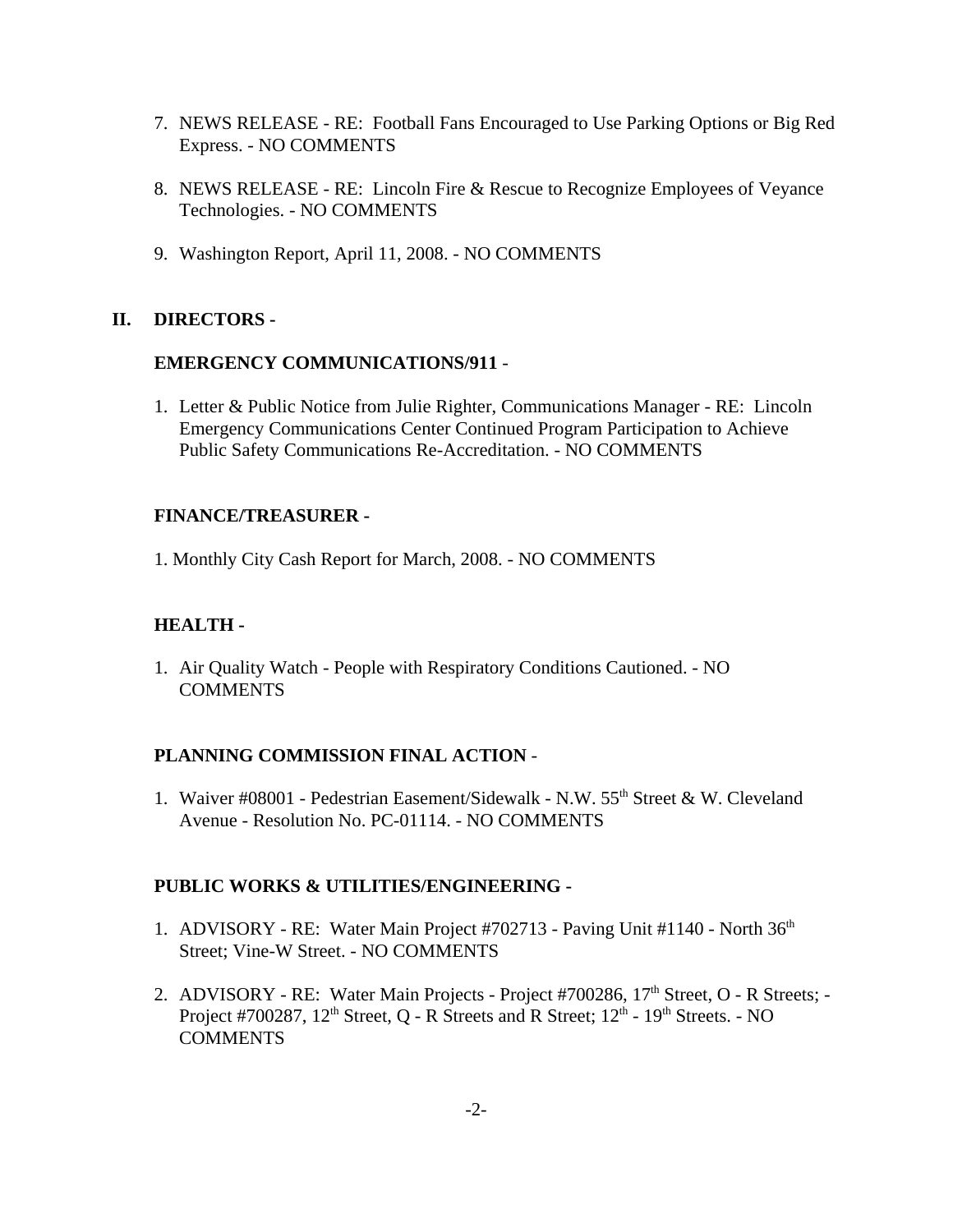#### **PUBLIC WORKS/WATERSHED MANAGEMENT -**

- 1. Memo from Nicole Tooze RE: Newsletter Article Pervious Concrete Project at  $27<sup>th</sup>$ & F Streets. - NO COMMENTS
	- (a.) Newsletter Article on Stephens & Smith Construction Company Being NRMCA Pervious Concrete Contractor Certified. - NO COMMENTS

#### **WEED CONTROL AUTHORITY -**

1. Memo from Russ Shultz, Weed Control Supervisor - RE: On Proposed Height Change to the Weed Abatement Ordinance (E-Mailed to Council Members on 04/16/08). - NO COMMENTS

(a.) Weed Height Change Information Sheet. - NO COMMENTS

#### **III. CITY CLERK -**

City Clerk Joan Ross stated on their Agenda today under "Public Hearing-Liquor Resolutions"- Item 7 they have the manager application for Monte Froehlich which was directed by Council last week for the Grand Manse. *[#7, Manager application of Monte Froehlich for Old Federal Place Limited Liability Company dba The Grand Manse at 129 North 10<sup>th</sup> Street.1* 

Items 8 & 9 will be called together. *[#8, Application of Luedtke-Thorson Investments Inc. dba Suite 1 Pub & Pizza for a Class C liquor license at 311 N. 8th Street.; and #9, Manager application of Scott L. Thorson for Luedtke-Thorson Investments Inc. dba Suite 1 Pub & Pizza at 311 N. 8th Street.]* 

Items 10 & 11 will be called together. *[#10, Application of U.R. Rockin, Inc. dba The Rock of Lincoln for a Class C liquor license at 2137 Cornhusker Highway.; and #11, Manager application of Ronald Tegtmeier for U.R. Rockin, Inc. dba The Rock of Lincoln at 2137 Cornhusker Highway.]* 

For Item 12, as you know, there is a Motion-To-Amend #1. It was online and they had that handed out. *[#12, 08-37, Amending Chapter 2.54 of the Lincoln Municipal Code relating to conflicts of interest of officers and employees to declare the policy of the Chapter; to revise the definition of immediate family; to adopt standards for ethical conduct of officers and employees, including general principals relating to financial interests, use of information, status, or property for private gain, and contracting with the City; to require candidates for office to disclose existing or pending contractual relationships with the City; to declare interests in contracts by revising language, posting of information on websites, to require additional information on disclosures, to extend bid deadlines, and to require Council approval of such contracts.]*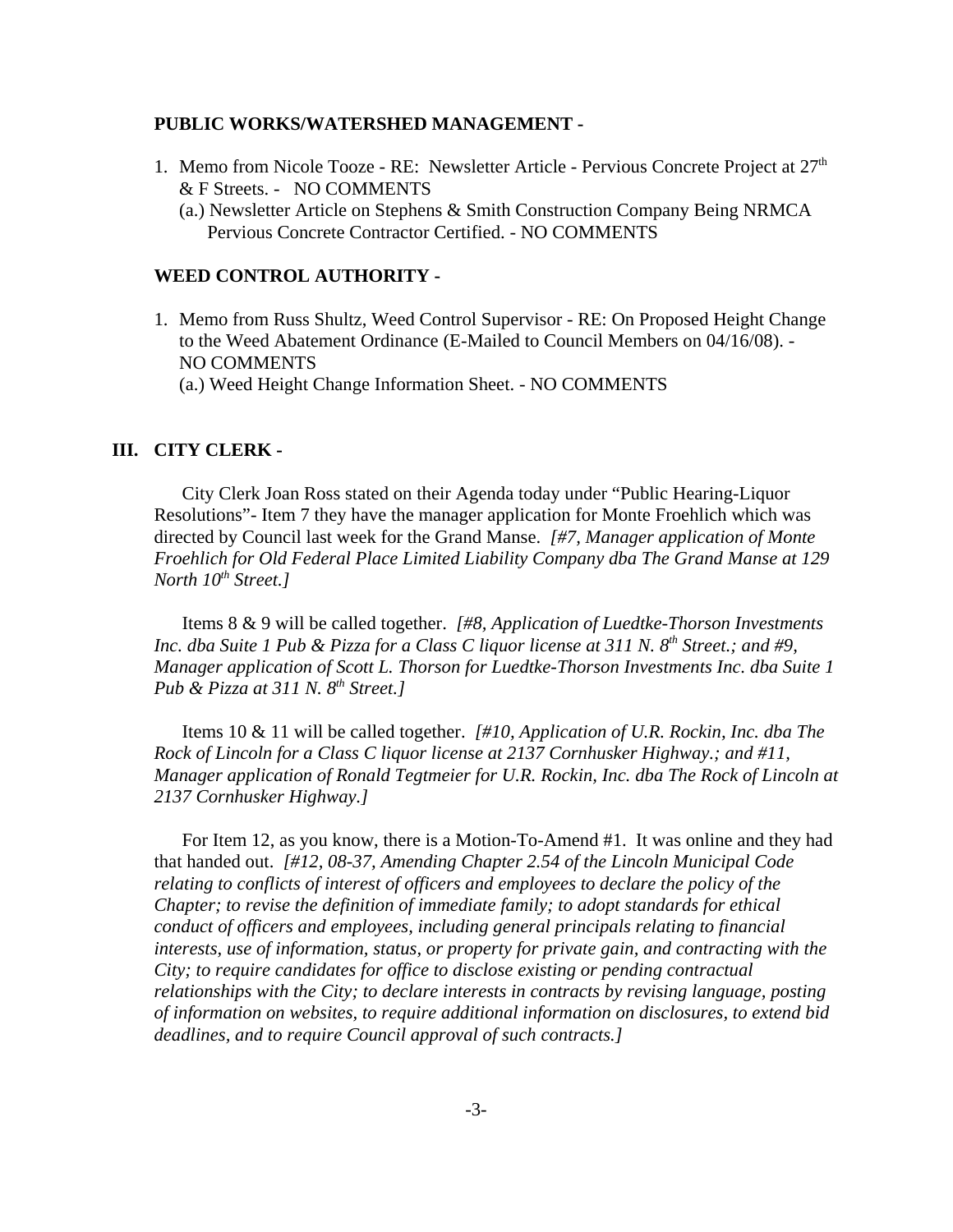For Item 16 under "1<sup>st</sup> Reading-Ordinances", she handed out this morning a replacement Ordinance for what they had on this item. There is no change in the wording at all, what she understands that this is the application of Christ Lutheran Church and the City Attorney happens to attend that church, so he asked us to have Rick Peo sign off on the Ordinance. *[#16, 08-45, Miscellaneous 05004-Application of Christ Lutheran Church to vacate portions of Woods Brothers Bryan Sumner Acres and adjacent public right-ofway, generally located at 43rd and Sumner Streets.]* 

For Item 35 under "1<sup>st</sup> listing Resolutions", she handed out this morning a Substitute Resolution there was a typo on Rod Roth for the dollar amount. These are corrected online this was given to them so they would have the hard copy to it. *[#35, 08R-93, Accepting the report of new and pending claims against the City and approving disposition of claims set forth for the period of April 1-15, 2008.]*

Mr. Camp stated he had several communications on the Kabredlo's situation we had last week that was voted unanimously down. He had verbally heard on Friday, it sounded like they were making some progress and so he was thinking possibly a motion to reconsider. Mr. Emery commented he knows several people talked to them today and there was no request.

#### **IV. COUNCIL REQUESTS/CORRESPONDENCE -**

**JON CAMP** - Mr. Camp stated he would like to speak with Greg MacLean (Public Works) & Utilities Director) after the Directors' Meeting today.

**JONATHAN COOK -** No Comments

**DOUG EMERY -** No Comments

**ROBIN ESCHLIMAN -** No Comments

**JOHN SPATZ -** No Comments

**KEN SVOBODA -** No Comments

**DAN MARVIN -** No Comments

#### **V. MISCELLANEOUS -**

1. E-Mail from Bob Bonk - RE: Possibly Using Different Vehicles for Buses, Saving Fuel and Helping to Eliminate Pollution. - NO COMMENTS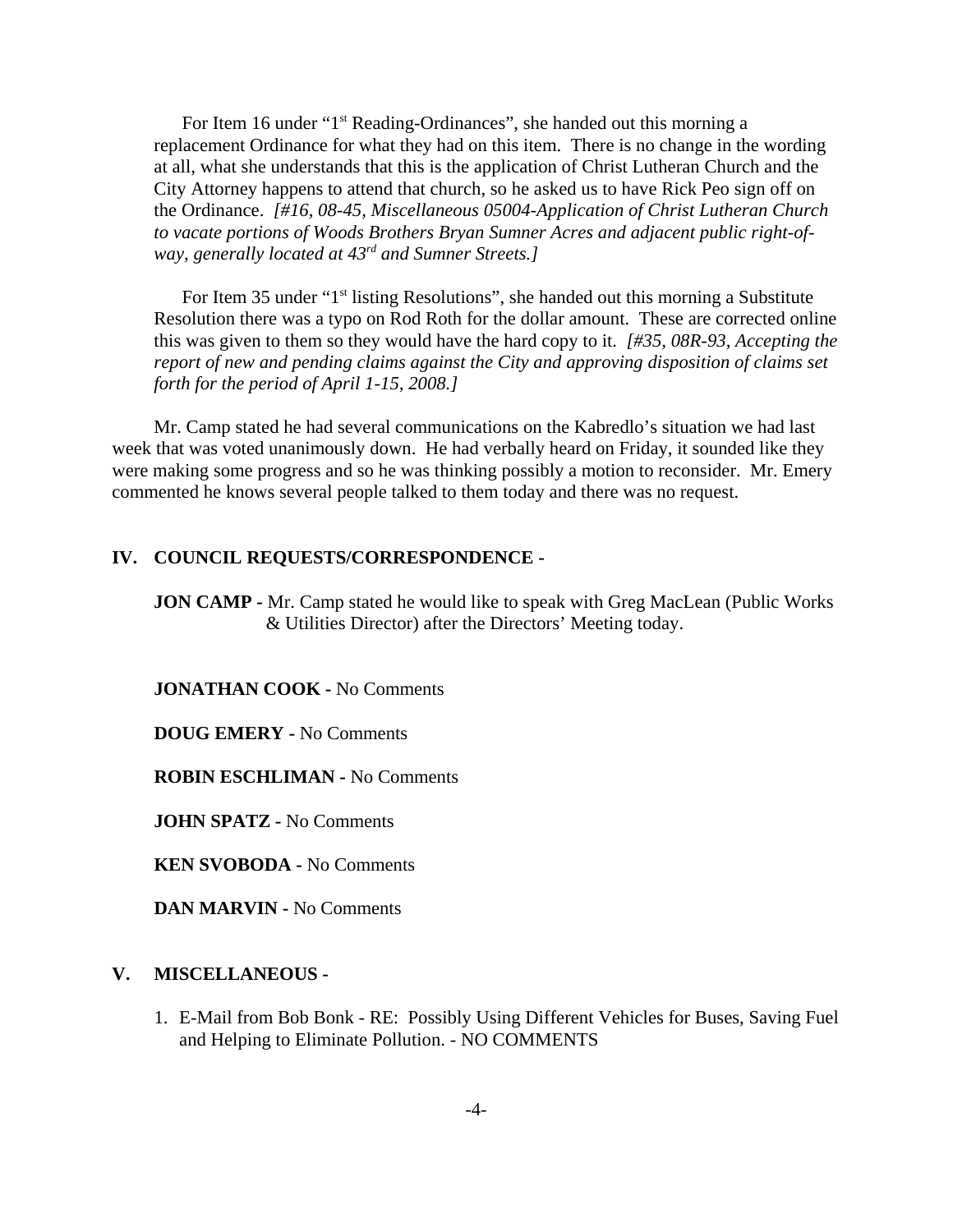- 2. Letter from Graylin Gray RE: His Tort Claim Against the City of Lincoln (Letter Distributed to Council Members on 04/14/08 before Formal Meeting). - NO COMMENTS
- 3. Letter from LIBA (Lincoln Independent Business Association), Lincoln Chamber of Commerce, & Home Builders Association of Lincoln - RE: Supporting Ordinance to Amend Chapter 2.54 of the Lincoln Municipal Code (Letter Distributed to Council Members through Packet Delivery). - NO COMMENTS
- 4. E-Mail from Sackschewsky RE: Thanks for Voting Down Zoning Change for Kabredlo's at 48<sup>th</sup> & Meredeth. - NO COMMENTS
- 5. E-Mail from Doug Krogman RE: Thank You for Vote on  $48<sup>th</sup>$  & Meredith re-zoning issue. - NO COMMENTS

# **ADDENDUM - (APRIL 21st)**

# **I. MAYOR -**

- 1. NEWS ADVISORY RE: Mayor Beutler's Public Schedule Week of April 19 through April 25, 2008 - Schedule subject to change. - NO COMMENTS
- 2. NEWS RELEASE RE: 9TH Street Lanes To Be Open For Spring Game. NO **COMMENTS**
- 3. NEWS ADVISORY RE: Mayor Beutler and the University of Nebraska Public Policy Center will release the results of the scientific phone survey on the City budget Monday, April 21st . - NO COMMENTS
- 4. Response E-Mail from Diane Gonzolas, CIC to Kevin & Diana RE: Prayer breakfast inquiry. - NO COMMENTS
- 5. NEWS RELEASE RE: Mayor Announces Environmental Initiatives At Earth Day Celebration. - NO COMMENTS
- 6. NEWS RELEASE RE: Citizens Rank Safety and Security, Economic Opportunity High In Scientific Poll - Citizens show trust in City government and rate all services as important. - NO COMMENTS

# **II. CITY CLERK -** NONE